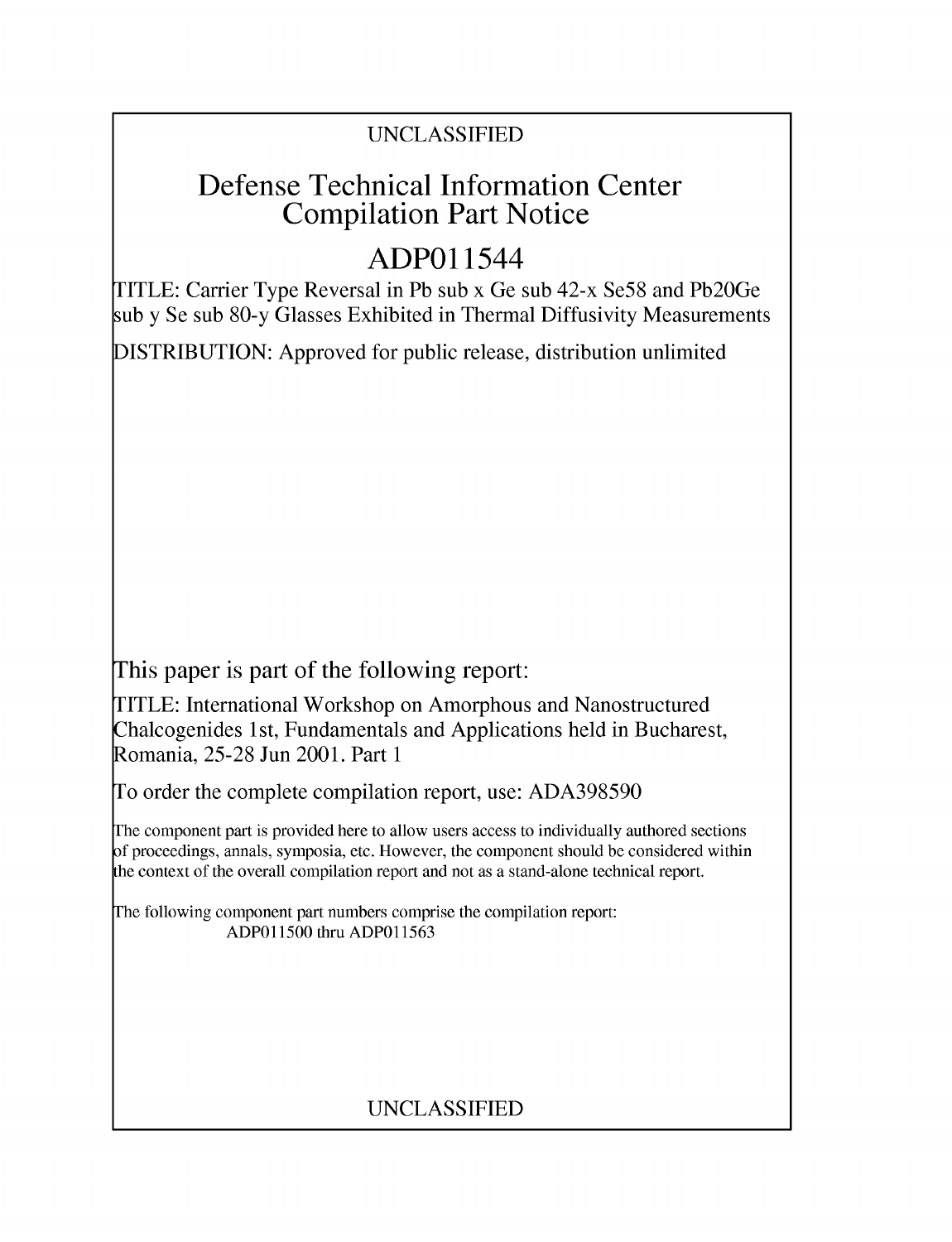#### **CARRIER TYPE REVERSAL IN Pb<sub>x</sub>Ge<sub>42-x</sub>Se<sub>58</sub> AND Pb<sub>20</sub>Ge<sub>y</sub>Se<sub>80-y</sub> GLASSES** EXHIBITED **IN** THERMAL **DIFFUSIVITY MEASUREMENTS**

R. Ganesan, B. Thangaraju, K. **S.** Sangunni, **E. S.** R. Gopal

Department of Physics, Indian Institute of Science, Bangalore -560012, India.

Bulk Pb<sub>x</sub>Ge<sub>42-x</sub> Se<sub>58</sub> ( $\times$  = 0, 2.5, 5, 7.5, 9, 10 & 15 at.%) and Pb<sub>20</sub>Ge<sub>y</sub>Se<sub>80-y</sub> ( $y$  = 17, 19, 21, 23 and 25 at.%) homogeneous glasses have been prepared by melt quenching. The thermal diffusivity has been measured by the photoacoustic technique using a laboratory built non-resonant photoacoustic cell. The composition dependence of thermal diffusivity shows an anomalous behavior at  $x = 9$  at% of Pb in Pb<sub>x</sub>Ge<sub>42-x</sub>Se<sub>58</sub> and  $y = 21$  at.% of Ge in Pb<sub>20</sub>Ge<sub>y</sub>Se<sub>80-y</sub> glasses, the composition at which a p- to n- conduction transition generally occurs. The reported electrical conductivity and optical band gap measurements are used to explain the minimum thermal diffusivity value obtained at the transition threshold in these glasses. These results have been explained with the Kolobov model on the basis of modification of the charged defect states due to the addition of metallic elements.

(Received May 31, 2001; accepted June 11, 2001)

*Keywords:* Disordered systems, Semiconductors, Thermodynamic

#### **1.** Introduction

The melt quenched chalcogenide glasses are semiconductors, which are useful in several potential applications like threshold and memory switching devices and the reverse phase change optical recording memories [1-3]. These glasses generally exhibit p- type electrical conduction due to the pinning of the Fermi level arising from the trapping of charge carriers at localized gap states [4,5]. Once it was believed that there is no possibility to prepare n- type chalcogenide bulk glasses. But in 1979, Tohge et al. [6,7] observed for the first time p- to n- type electrical conduction reversal in Bi doped Ge-Se glasses. After eight years, the same group [8] have observed the carrier type reversal in yet another system PbGeSe glasses. Since then, the mechanism of carrier type reversal has been in debate. There are two series in the PbGeSe glasses which exhibit p- to n- conduction change: one is  $Pb_xGe_{42-x}Se_{58}$  (I) and the other is  $Pb_{20}Ge_ySe_{80-y}$  (II). Apart from these two series, Murugavel and Asoken [9] have observed n-type conduction in  $Pb_xGe_{42-x}Se_{48}Te_{10}$  glasses and Mehra et al. [10] have found the conduction change in  $Pb_xIn_{25-x}Se_{75}$  glasses.

Over the past few years the photoacoustic (PA) technique has developed into a powerful tool for studying the optical and thermal properties of solids [11]. In PA technique [12], the sample to be studied is placed inside a closed cell containing air and a sensitive condenser microphone. The sample is then illuminated with a modulated beam of monochromatic light. The sample absorbs the incident energy; some of the energy levels in the sample are excited and subsequently de-excite through nonradiative relaxation processes. This periodic optical excitation of the sample results in a periodic heat flow from the sample to the surrounding gas. This in turn results in a periodic pressure oscillation within the cell, which is detected by a microphone as an acoustic signal. In recent years, a great deal of effort has been spent to understand the role of certain element in controlling the mechanism of electrical conduction in glassy chalcogenide semiconductors. Tohge et al. [7,8] have reported the results on electrical conductivity, thermoelectric power and drift mobility studies on both the series of PbGeSe glasses. Rabinal et al. [13,14] have carried out DSC measurements and optical properties on  $Pb_{x}Ge_{42-x}Se_{58}$  glasses. The ac conductivity and dielectric relaxation studies have been reported by Bhatia et al. [15,16]. Rahman et al. [ 17] have reported the dc conductivity measurements and current - voltage behavior of the  $Pb_{20}Ge_ySe_{80-y}$  glasses and the origin of the carrier type reversal has been analysed by Vaidhyanathan et al. [18] using thermal, electrical and structural studies.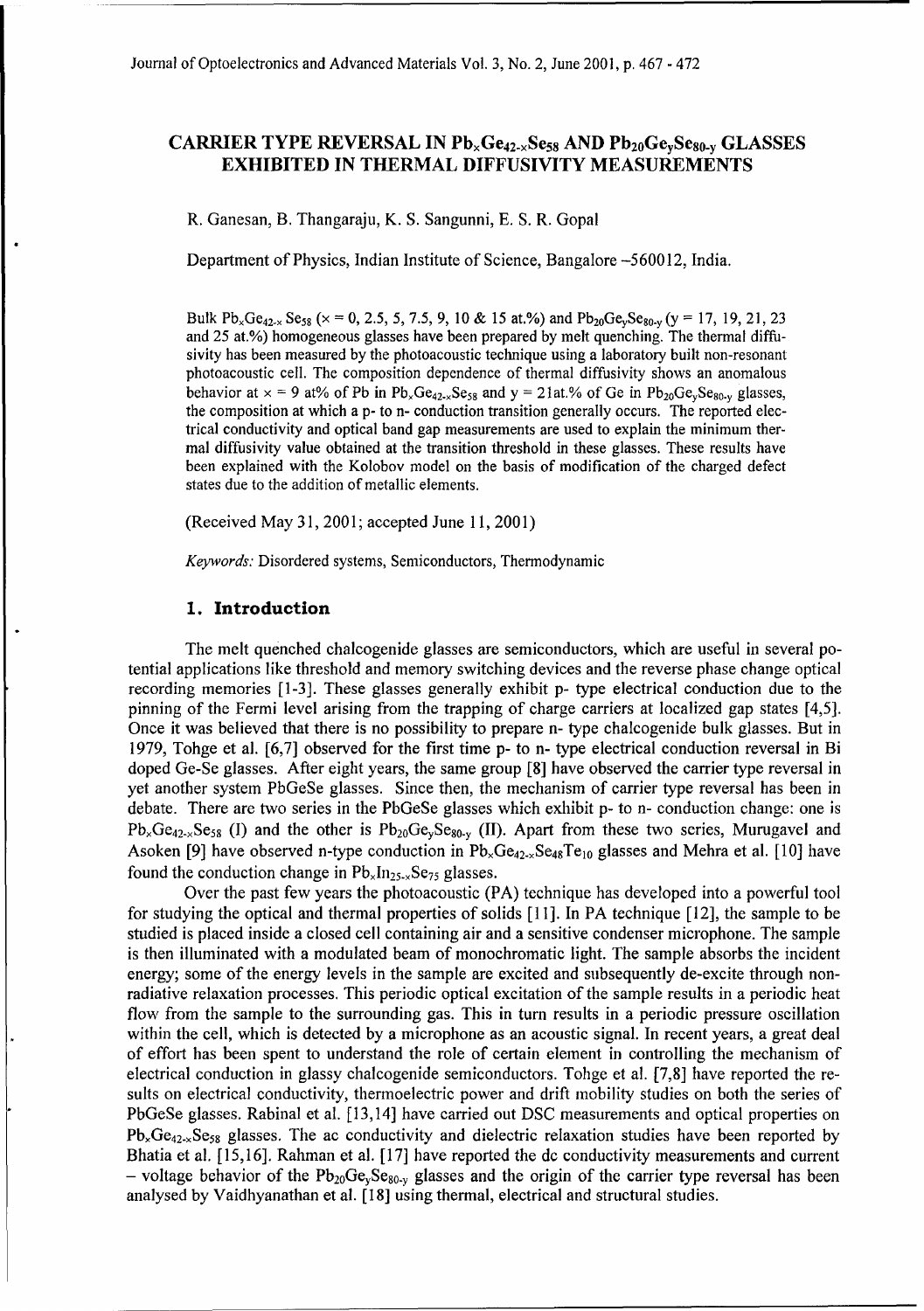Many researchers [6-10,13-18] have analyzed the mechanism of carrier type reversal but no concrete explanation has been reached so far. A study of thermal properties is on of the techniques used to obtain an understanding of the conduction mechanism in chalcogenide glasses. It is established that the PA technique is highly sensitive to the topological threshold, rigidity percolation and carrier type reversal in chalcogenide glasses [ 19,20]. The composition dependence of the thermal diffusivity values on the glasses will help to reveal the mechanism of carrier type reversal [20]. To throw more light on understanding the electrical conduction changes in these glasses, we have undertaken thermal diffusivity measurements of both the series using the PA technique.

#### 2. Experimental details

Many researchers have studied systematically the glass forming region of Pb-Ge-Se systems [8,21,22] and they found that the homogeneous glass formation is confined to two series of compositions. The I series is restricted around 58 at.% of Se, the maximum Pb content being 22.5 at.%. The II series is limited at 25 at.% of Ge with 20 at.% of Pb. In this study, we prepared  $Pb_xGe_{42-x}Se_{58}$  ( $x = 0, 2.5, 5, 7.5, 9$ , 10 & 15 at.%) and  $Pb_{20}Ge_ySe_{80-y}$  (y = 17, 19, 21, 23 & 25 at.%) homogeneous glasses by melt quenching.

Appropriate amount of high purity (99.999 **%)** elements of Pb, Ge and Se are sealed in quartz ampoule. The ampoule is evacuated to better than **5** *x* **10-5** Torr, then kept inside the tubular furnace. The ampoules are heated in two stages to avoid the sudden evaporation and deposition of the selenium to the inner wall of the quartz tube. The ampoules are heated slowly and maintained at 600 <sup>o</sup>C for about 24 hours with continuous rotation. The temperature is then subsequently raised to 1000 °C and kept under constant rotation for 36 hours to facilitate the homogenization of the sample. Then the ampoules are quenched rapidly in a continuous flow liquid Nitrogen bath, in order to avoid the vapour thermal isolating envelope around the ampoules, therefore increasing the efficiency and reproducibility of the fabrication process. The amorphous nature of the samples is verified by the absence of sharp peaks in X-ray diffraction spectra.

The thermal diffusivity measurement of various compositions of both the series have been carried out. The description of the photoacoustic cell developed here, the experimental setup and the procedure of the measurement have been reported elsewhere [20,23].

#### **3.** Results and discussion

The log-log plot of chopping frequency versus PA signal amplitude is shown in Fig. **I** for the samples of different compositions. The thermal diffusion length at 100 Hz, thermal diffusivity and characteristic frequency with corresponding thickness of the samples have been listed in Table 1.

Borisova in 1981 [24] has suggested that the reason for the p- type electrical conduction in chalcogenide glasses is that the conduction band is formed by antibonding orbitals, whereas the valence band is formed by nonbonding orbital. The disorder is more dominant in antibonding states than in the nonbonding states, which results in a deeper tail for the conduction band states. So the electrons are localized stronger than the holes leading to p- type electrical conductivity.

Table **1.**

|                                             |                  | .              |                                                  |                                 |
|---------------------------------------------|------------------|----------------|--------------------------------------------------|---------------------------------|
| Composition                                 | Sample thickness | Characteristic | Thermal diffusiv-                                | Thermal diffusion               |
|                                             | $l(\mu m)$       | frequency      | ity                                              | length at 100 Hz                |
|                                             |                  | $F_c(Hz)$      | $\alpha = f_c l^2$                               | $\mu = (2 \alpha/\omega)^{1/2}$ |
|                                             |                  |                | $\times 10^{-2}$ cm <sup>2</sup> s <sup>-1</sup> | $\times 10^{-2}$ cm             |
| $Ge_{42}Se_{58}$                            | 230              | 170.5          | 09.02                                            | 1.70                            |
| $Pb_2$ sGe <sub>39.5</sub> Se <sub>58</sub> | 280              | 140.8          | 11.04                                            | 1.88                            |
| $Pb_5Ge_{37}Se_{58}$                        | 275              | 140.8          | 10.65                                            | 1.84                            |
| $Pb_{7.5}Ge_{34.5}Se_{58}$                  | 275              | 150.6          | 11.39                                            | 1.90                            |
| $Pb_9Ge_{33}Se_{58}$                        | 245              | 130.2          | 07.82                                            | 1.58                            |
| $Pb_{10}Ge_{32}Se_{58}$                     | 273              | 190.0          | 14.16                                            | 2.12                            |
| $Pb_{15}Ge_{27}Se_{58}$                     | 270              | 170.8          | 12.45                                            | 1.99                            |
| $Pb_{20}Ge_{17}Se_{63}$                     | 265              | 120.9          | 08.49                                            | 1.64                            |
| $Pb_{20}Ge_{19}Se_{61}$                     | 280              | 150.6          | 11.81                                            | 1.94                            |
| $Pb_{20}Ge_{21}Se_{59}$                     | 270              | 130.5          | 09.51                                            | 1.74                            |
| $Pb_{20}Ge_{23}Se_{57}$                     | 280              | 140.8          | 11.04                                            | 1.88                            |
| $Pb_{20}Ge_{25}Se_{55}$                     | 275              | 140.4          | 10.62                                            | 1.84                            |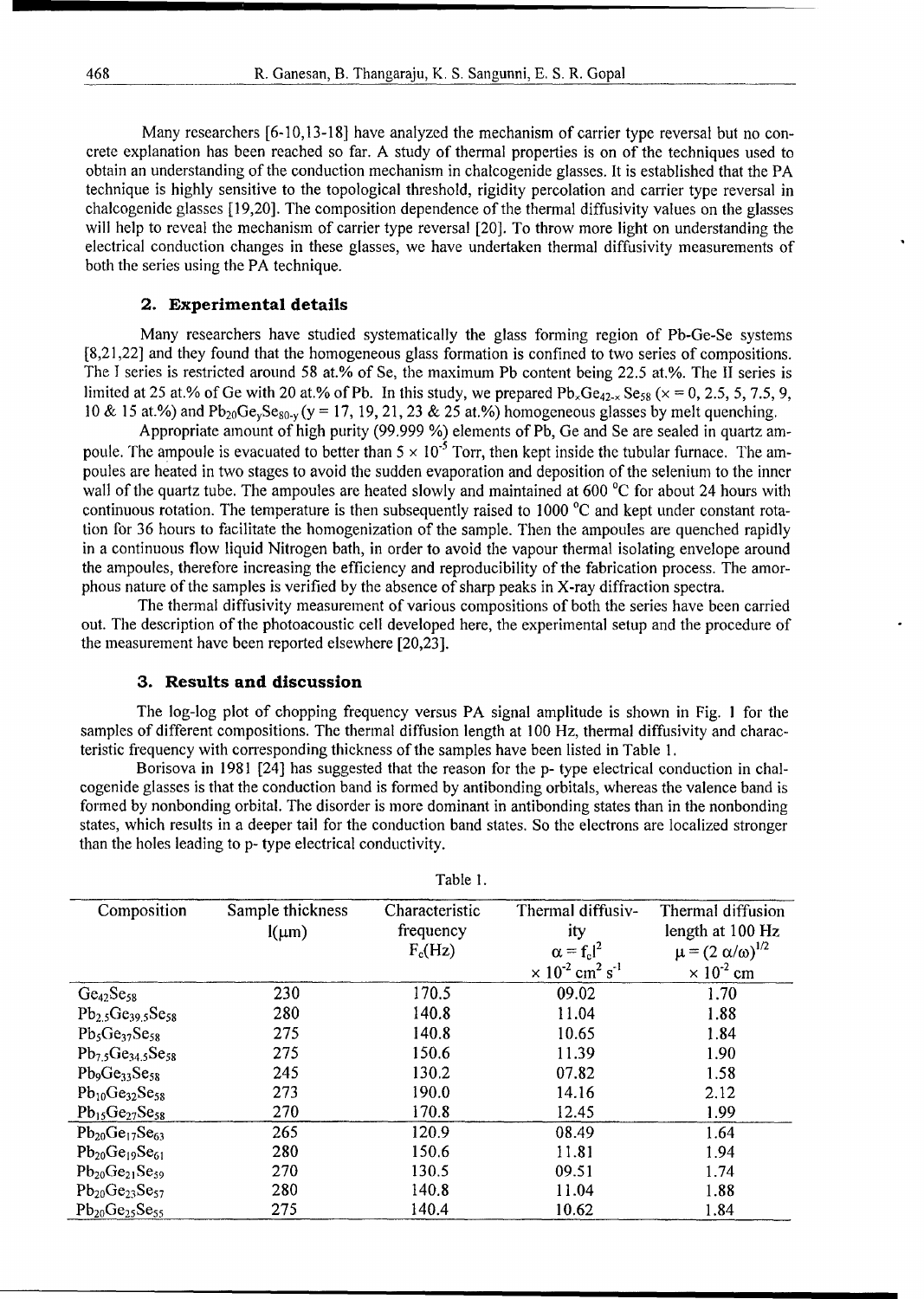The origin of p- type conduction has been explained with the charged defect states recently by Kolobov [25]. The lowest energy defects in a chalcogen are charged pairs consisting of a singly coordinated negative site  $(C_1)$  and a triply coordinated positive site  $(C_3^+)$ . The subscript refers to the coordination, the superscript refers to the charge state and the C refers to the chalcogen. The charged defects  $C_3^+$  and  $C_1^-$  have been called by Kastner [26] as a valence alteration pair (VAP). According to the Kolobov model [25], due to the thermal excitation of  $C_3^+$  center with one of its neighbors  $C_2^0$ , an electron-hole pair is created. The electron is attracted and trapped by the C<sub>3</sub><sup>+</sup> defect center and converts it into a  $C_3^0$  center, which is unstable and easily decays to a  $C_1^0$  center.

$$
C_3^+ C_2^0 \rightarrow C_3^0 + C_2^0 + h
$$
;  $C_3^0 \rightarrow C_1^0 + h$ 

The hole created in the valence band is mobile and contributes to the conductivity. So, the process ends with the conversion of a  $C_3^+$  center into a  $C_1^0$  center with simultaneous creation of a hole in the valence band. In principle, the excited hole can recombine with its original  $C_3^{\dagger}$  and  $C_2^{\dagger}$  sites but here the recombination is not possible because the structure of the defect has been modified. Hence, the process is irreversible and the excited hole is left in the valence band as a free carrier.

$$
C_1^{\cdot} C_2^0 \leftrightarrow C_1^0 + C_2^0 + e; C_1^{\cdot} \leftrightarrow C_1^0 + e
$$

In the case of  $C_1$  center excited with its neighbor  $C_2^0$ , the process becomes

In the singly coordinated defect, no structural reconstruction takes place in the defect site. So, the process is reversible since the created electron is recombined. As a consequence of these processes, the long-lived holes in the valence band due to the thermal excitation of positively charged defects become the origin of the p-type electrical conduction in the chalcogenide glasses. It is now fairly well established that the metallic additives such as Bi enters the network as charged species, altering the concentration of valence-alteration pairs [27,28]. When the concentration of charged additives exceeds that of valence-alteration pairs, the chalcogenide glasses exhibit the carrier type reversal.



Fig. 1. Log - log plot of photoacoustic amplitude versus chopping frequency. (• - Thick sample, 1.  $Ge_{42}Se_{58}$ , 2.  $Pb_{2.5}Ge_{39.5}Se_{58}$ , 3.  $Pb_5Ge_{37}Se_{58}$ , 4.  $\rm Pb_{7.5}Ge_{34.5}Se_{58}$ , 5.  $\rm Pb_9Ge_{33}Se_{58}$ , 6.  $\rm Pb_{10}Ge_{32}Se_{58}$ , 7.  $\rm Pb_{15}Ge_{27}Se_{58}$ , 8.  $\rm Pb_{20}Ge_{17}Se_{63}$ , 9. Pb<sub>20</sub>Ge<sub>19</sub>Se<sub>61</sub>, 10. Pb<sub>20</sub>Ge<sub>21</sub>Se<sub>59</sub>, 11. Pb<sub>20</sub>Ge<sub>23</sub>Se<sub>57</sub>, 12. Pb<sub>20</sub>Ge<sub>25</sub>Se<sub>55</sub>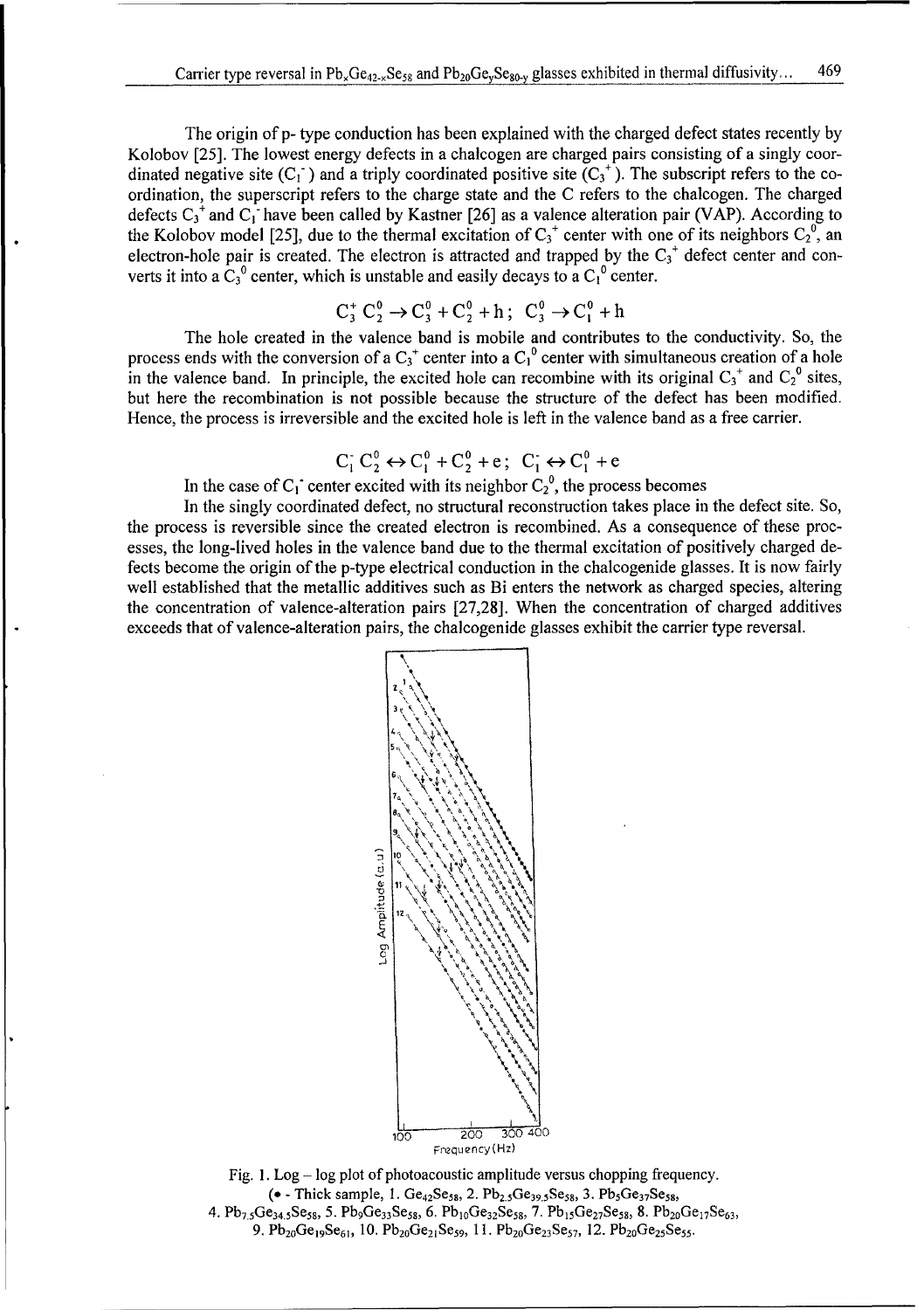Fig. 2 and 3 show the variation of thermal diffusivity with Pb and Ge concentration respectively. It can be clearly seen from the figures that an anomalous behavior is observed, in Pb<sub>x</sub>Ge<sub>42</sub>, Se<sub>58</sub> glasses at 9 at.% of lead and in  $Pb_{20}Ge_ySe_{80-y}$  glasses at 21 at.% of Ge, at the compositions showing a transition from p- to n- type conduction. The change is more prominent in I series than in the II series of glasses. This may be due to the difference in the way of changing the composition between the series. In **11** series Ge is substituted with Se atom, but in I series, Pb is substituted with Ge atom. The transition at the specific Pb and Ge composition in the glasses agrees well with the reported thermoelectric power measurements [8].

An attempt is made to explain the anomalous behavior of thermal diffusivity values with Pb and Ge addition of I and II series glasses respectively. Calculations of covalent bond concentrations of these series have been reported by Tohge et al. [8]. The reported radial distribution function [29] showed that Pb is present as  $Pb^{2+}$  ions in these glasses, necessarily accompanying nonbridging selenium (-Se'). The possible bonds are Ge-Ge. Ge-Se, Pb-Se and Se-Se. In **I** series, the concentration of calculated covalent bonds Ge-Se and Ge-Ge changed gradually with relative increase in Pb-Se ionic bonds. But in II series, besides Pb-Se ionic bonds, the Se-Se bonds decreases and completely vanish at  $x = 20$  at.% of Ge, while at this composition the concentration of Ge-Se bonds reaches maximum and Ge-Ge bonds start to appear. With further addition of Ge, the Ge-Ge bonds gradually increase and Ge-Se bonds decrease. It is speculated in this II series that the disappearance of Se-Se homopolar bonds causes the electrical conduction changes from p- to n- type. In I series the minimum value obtained at the transition can be attributed to the addition of Pb, where a decrease in the number of Ge-Se and Ge-Ge covalent bonds leads to an increase of Pb-Se ionic bonds. It is worth to mention here that the conduction change in both the series is at the specific compositions  $Pb_9Ge_{33}Se_{58}$  and  $Pb_{20}Ge_{21}Se_{59}$ . The Pb and Ge concentrations are not the same but the Se at.% is almost equal in the two series.



Fig. 2. Variation of thermal diffusivity with Pb concentration.

The similar trend of anomalous behavior of thermal diffusivity measurement with the composition of GeBiSe and Ge Bi Se Te glasses has already been observed by Thangaraju et al. [20]. The Ge Bi Se Te and I series glasses show the drastic change in thermal diffusivity value at the p- to n- transition. The changes are more prominent than in the GeBiSe and II series glasses. A perusal of these figures reveals that the thermal diffusivity value decreases at the time of transition then increases with increasing Bi in GeBiSe and Ge Bi Se Te glasses and, with Pb and Ge in I and II series glasses respectively. The electrical conductivity values [8] show that the specific composition where the electrical conductivity is a minimum agrees with that where the conduction type changes from p- to n-.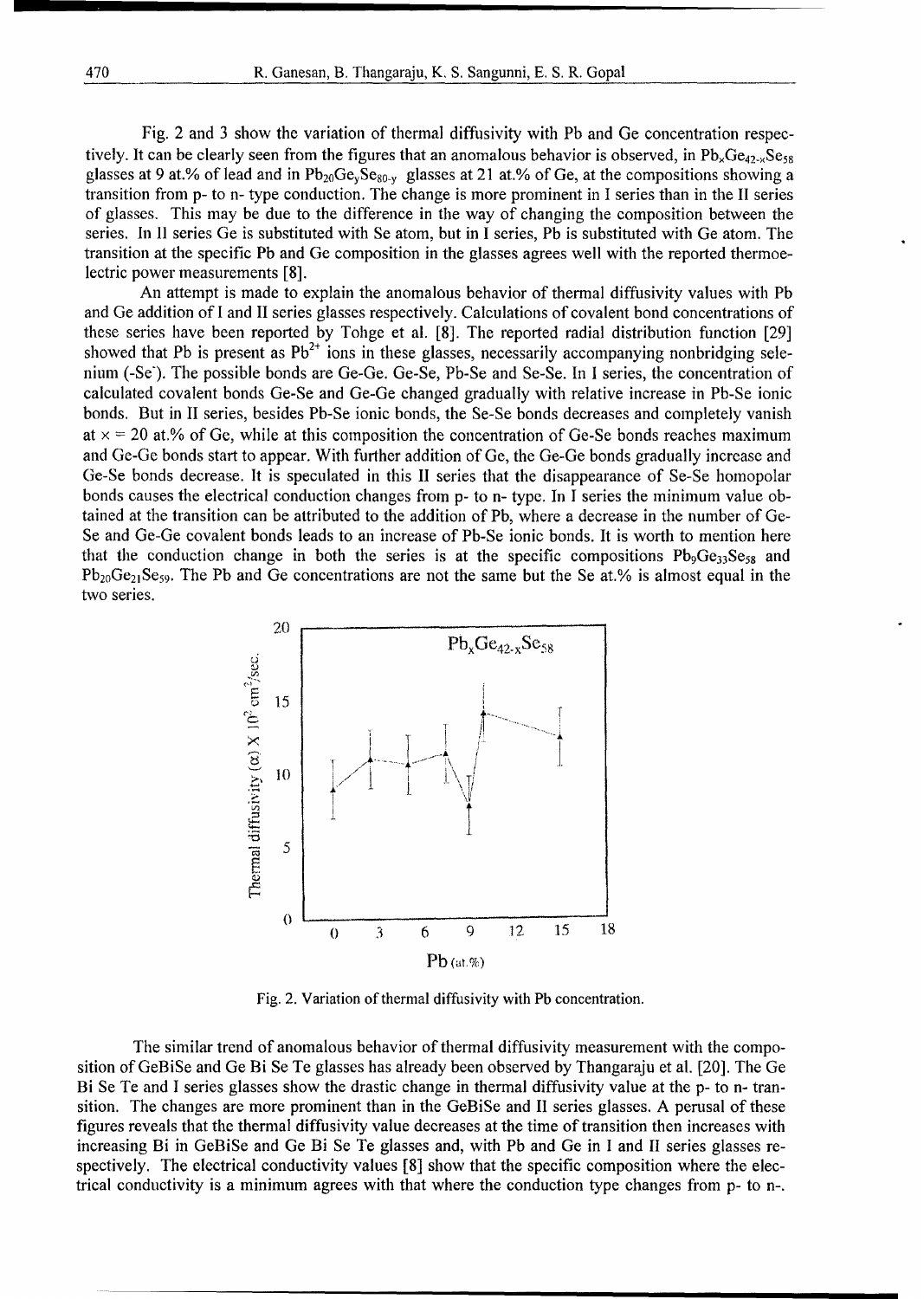After the transition the conductivity increases with addition of respective Pb and Ge atomic concentration in I and II series glasses, which is reflected in the thermal diffusivity value also.

The minimum electrical conductivity during the p- to n- transition may be due to the maximum value of the optical band gap. Rabinal [30] has observed that the band gap value increases along with increasing Ge content in  $Pb_{20}Ge_ySe_{80-y}$  glasses, the Eg value reaches maximum at  $y = 21$  at.% and then decreases. We have reported the comparison of thermal diffusivity with electrical conductivity in the GeBiSe and Ge Bi Se Te glasses [20]. In solids, thermal conductivity is due to the heat transport by both phonons and charge carriers. The thermal diffusivity is directly proportional to the thermal conductivity [12]. Since at the p- to n- transition, the optical band gap is higher, the excited concentration of electrons from valence band to conduction band is appreciably low, which results in a lower carrier concentration. After the critical composition, the Eg value decreases and as a result the electrical conductivity and thermal diffusivity both increase. Further increasing the Pb and Ge concentration in I and II series respectively, the decreasing thermal diffusivity value may be due to a decrease in the phonon mobility arising out of scattering and phonon collisions due to the defects present in the 3-d structure.



Fig. 3. Variation of thermal diffusivity with Ge concentration.

According to the Kolobov model [25] by the addition of Pb in Ge-Se glasses, the concentration of  $C_3^+$  center decreases rapidly with a corresponding increase in  $C_1^-$  centers. So after a certain Pb and Ge composition in these glasses,  $C_1$  centers act as majority carriers, which result in n-type electrical conduction. From the above discussions, it is concluded that after the specific composition of Pb and Ge the Fermi level E<sub>F</sub> moves towards the conduction band, which is assumed to be a consequence of the formation of Pb-Se ionic bonds. The addition of Pb atoms create the formation of negatively charged Se centers, which disturb the equilibrium between the Se<sup> $\cdot$ </sup> and Se<sub>3</sub><sup> $\cdot$ </sup> centers by the law of mass action and hence causes the unpinning of Fermi level. Mehra et al. [10] have proved this unpinning of Fermi level in Pb added Se-In chalcogenide glasses with the studies of the activation energy of electrical conductivity and optical band gap.